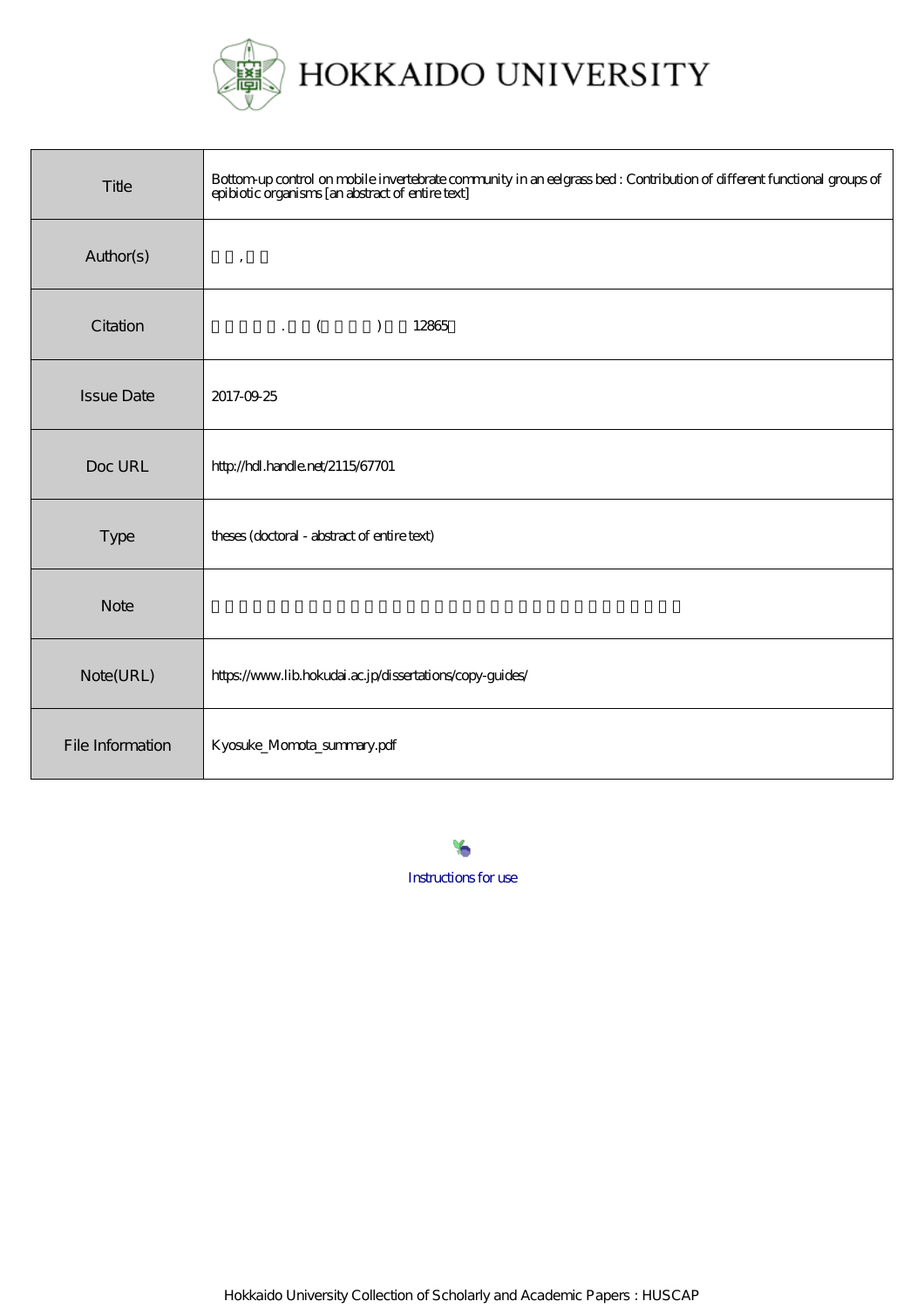## **Summary**

## **Bottom-up control on mobile invertebrate community in an eelgrass bed: Contribution of different functional groups of epibiotic organisms**

Dissertation

Kyosuke Momota

Laboratory of Marine Ecology, Division of Biosphere Science, Graduate School of Environmental Science, Hokkaido University

2017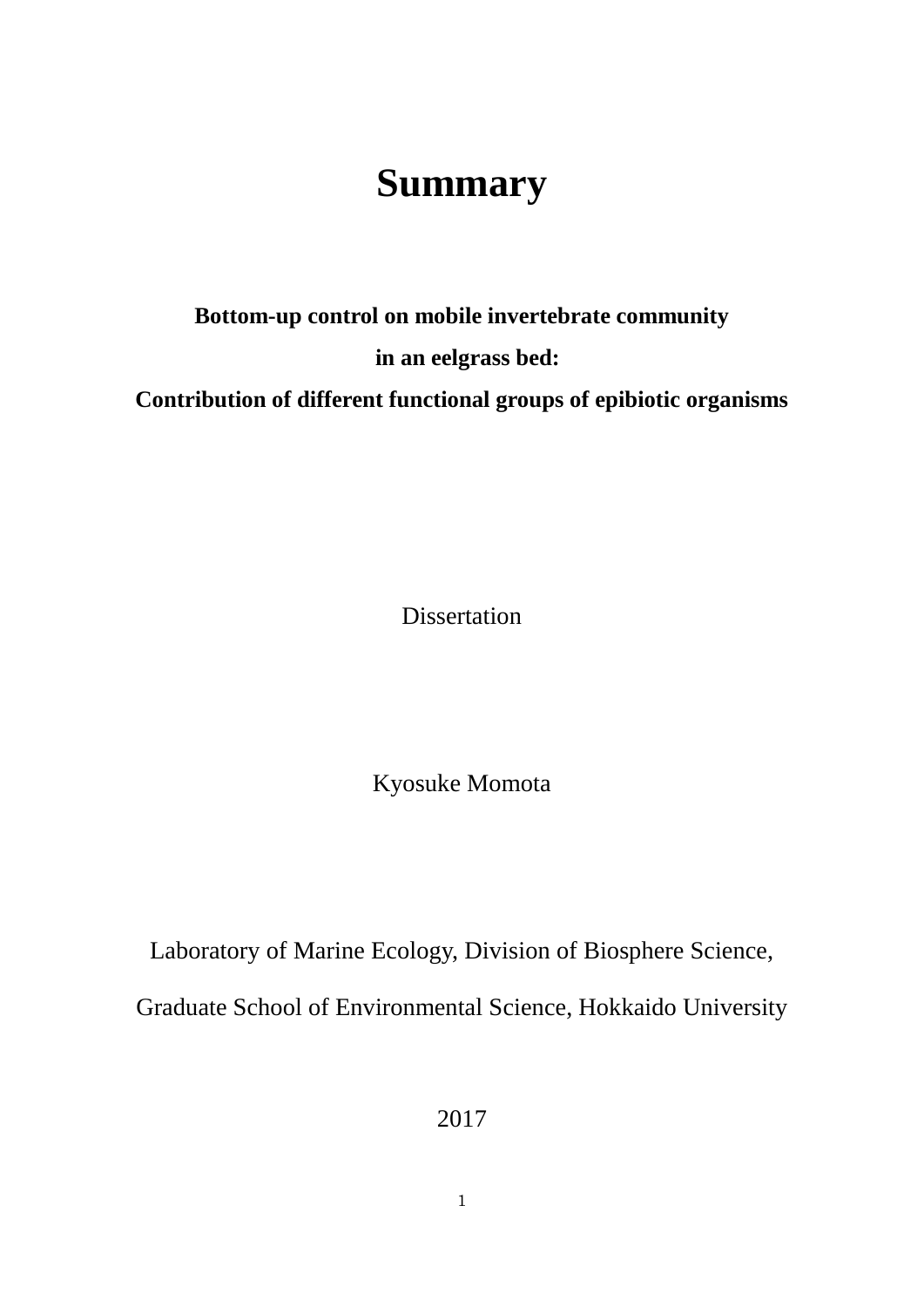Every single species has various functional traits (FTs; e.g., morphology, behavior, feeding habits, body size and development). Each functional trait of a species has an ecological and evolutionary linkage to the species identity. A study approach based on functional identity (FT based approach) beyond taxonomic identity is expected to lead to specific understanding of ecological and evolutionary issues. FT based approach has been developed with studies on terrestrial plants, and is now applied to various types of aquatic ecosystems including seagrass ecosystem.

In recent community ecology on functional traits of organisms in biological interactions in seagrass systems, findings on functional responses of macroinvertebrates have been rapidly increasing, whereas those on functional roles of producers are still poor despite diverse producer species including various epibiotic organisms (epiphytic macroalagae and sessile invertebrates) occur in seagrass beds. Although functional traits of seagrass (e.g., morphology and shoot density) have been often focused in studies on seagrass beds, the functional roles of epibiotic organisms for macroinvertebrates have been rarely considered.

In this thesis, I examined how mobile invertebrate community is structured in terms of bottom-up control focusing on functional traits of epibionts on eelgrass blades in an eelgrass (*Zostera marina*) bed of the Akkeshi-ko estuary and Akkeshi Bay. Additionally, I intended to extend conventional paradigm for understanding of biological relationships in seagrass beds in this study, because epibiotic organisms have not been focused in the previous studies in seagrass beds despite the importance has been often reported.

Eelgrass beds are known to have high ecological and economical values within coastal ecosystems of the temperate northern hemisphere although their biodiversity and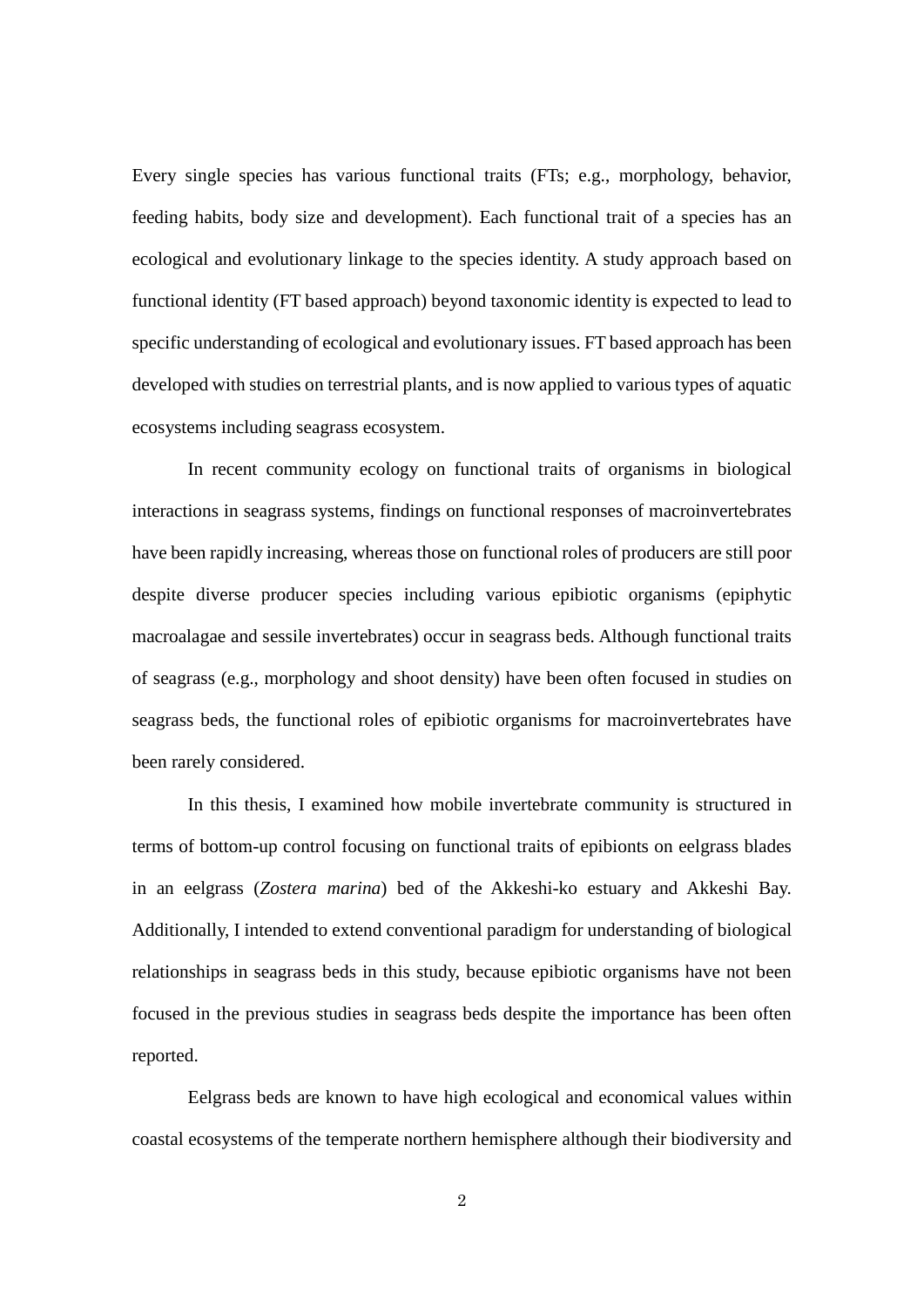functions varied greatly from sites to sites. The variation in the biomass, abundance and diversity of mobile invertebrates in eelgrass beds has been examined in relation to various abiotic and biotic factors, such as water temperature, salinity, eelgrass biomass and epiphytic microalgae presence. However, the importance of sessile epibionts, such as macroalgae and calcific spirorbid polychaetes attached to eelgrass blades, has not been the focus of previous studies. In Chapter 2, I examined the effects of three different sessile epibionts, namely, branched red algae, filamentous green algae, and calcific spirorbid polychaetes, on the biomass and diversity of mobile invertebrates in the eelgrass beds of Akkeshi in northeastern Japan. The relationships between seven abiotic and biotic variables including three types of epibionts, and biomass of 11 dominant mobile invertebrate species as well as three community-level variables (the total biomass of mobile invertebrates, species richness and the Shannon-Weiner species diversity index) were analyzed using a linear mixed model. My results show that branched red algae are correlated with *Pontogeneia rostrata*, Lacuna spp., *Nereis* sp., *Syllis* sp. and the total biomass of mobile invertebrates, filamentous green algae with *Pontogeneia rostrata*, *Ansola angustata* and the species diversity of mobile invertebrates, and spirorbid polychaetes with *Ansola angustata*, Lacuna spp., *Siphonacmea oblongata*, *Syllis* sp., the species richness and diversity of mobile invertebrates. The effect size of the epibionts was similar or even higher than that of abiotic and eelgrass factors on the total biomass of mobile invertebrates, species richness, species diversity and most of dominant invertebrate populations across the taxonomic groups. Consequently, epibiotic macroalgae and spirorbid polychaetes can be good predictors of the variation in the total biomass, species richness and species diversity of mobile invertebrates and the biomass of major dominant species, especially for species that have a relatively high dependency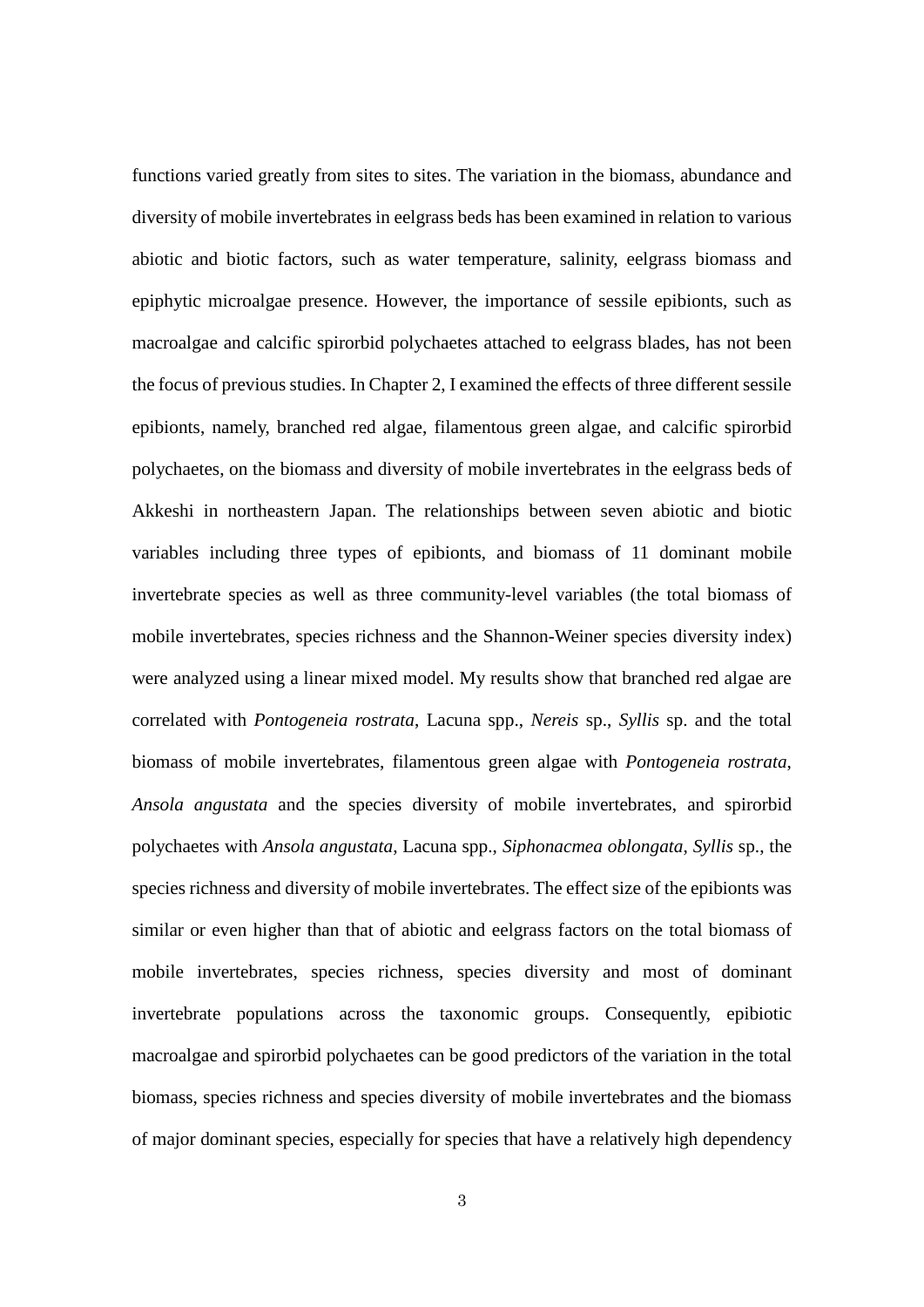on eelgrass blades. These results suggest that the different functional groups of sessile epibionts have significant roles in determining the biomass and diversity of mobile invertebrates in eelgrass beds.

Biological communities in seagrass beds are composed of a diversity of organisms including plants, algae and animals. Seagrass-associated macroinvertebrates (epifauna: e.g., crustaceans, gastropods and polychate worms) especially play important roles as mediators between primary producers and higher consumers in seagrass beds. However, many aspects of the variation in epifaunal community in seagrass beds still remain to be investigated. In Chapter 3, I examined how epifaunal community structure varied seasonally and spatially with abiotic and biotic factors in an eelgrass bed of Akkeshi, northeastern Japan using multivariate analyses (non-metric multi-dimensional scaling [NMDS], permutational multivariate analysis of variance [PERMANOVA] and redundancy analysis [RDA]). I especially focused on the influence of epibiotic organisms (epiphytic macroalgae and spirorbid polychates) on eelgrass blades, that has been poorly investigated. I expected that: (1) abiotic factors are more definitive for the variation in epifaunal community than biotic factors when the eelgrass bed is less productive in early spring and late autumn; (2) biotic factors including macro-epibionts (i.e., epiphytic macroalgae and sessile animals) are more influential when the eelgrass bed is more productive from late spring and early autumn. Consequently, the epifaunal community composition was temporally and spatially varied with different sets of abiotic/biotic factors. Also, epibiotic organisms contributed to explain some parts of the variation in addition to other abiotic/biotic factors especially in summer productive seasons, despite relatively low biomass compared to that of eelgrass and epiphytic microalgae. Inconsistent with my expectation, abiotic factors were more definitive for the spatial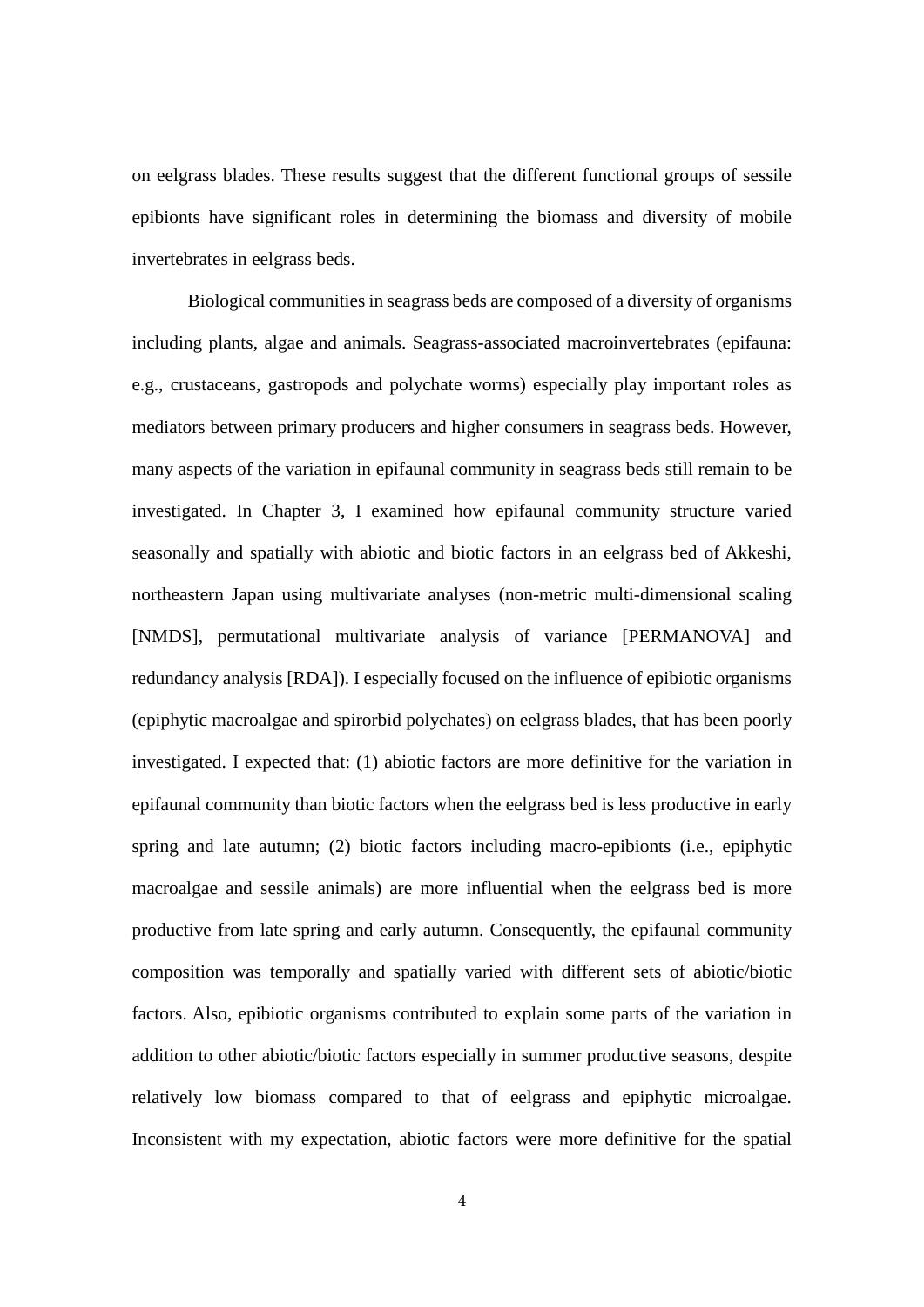patterns of the epifaunal communities from spring to summer when the productivity of eelgrass bed are increasing whereas biotic factors are relating more important in autumn when the productivity declines. The results implicate that the effects of epibiotic factors on environmental condition and biological/functional interaction should be more taken into account in eelgrass community studies to comprehensively understand the variation in seagrass systems.

Invertebrate consumers, such as insects and small crustaceans, are affected by multiple abiotic factors and plant traits that are essential bottom-up factors affecting their variability. The complex networks of their interactions likely vary seasonally with changes in these factors. In Chapter 4, I assessed a seasonal shift in the network structure focusing on the variation of epifaunal community abundance (ECA) along the bottom-up cascade from abiotic factors (water temperature, salinity and dissolved inorganic nitrogen) via biotic factors (eelgrass and epibionts: epiphytic micro- and macro-algae and sessile spirorbid polychaetes) in eelgrass beds in Akkeshi (eastern Hokkaido, Japan). Structural equation models (SEMs) were constructed for the seven months from May to November. My SEMs based on the bottom-up network explained over 50% of the spatial variation in ECA in most months, and showed that great variations of the direct and indirect interactions among months. The network structure was generally more complex in spring to summer than in autumn. In the former, in addition to abiotic variables like water temperature and salinity, intermediate variables like eelgrass biomass, epiphytic micro/macroalgae and sessile polychaetes contributing more frequently to the variation in ECA. In autumn, however, only the water temperature and eelgrass biomass were selected as significant factors affecting ECA variation. The relative importance of selected variables and their direction and patterns of interactions also varied from months to